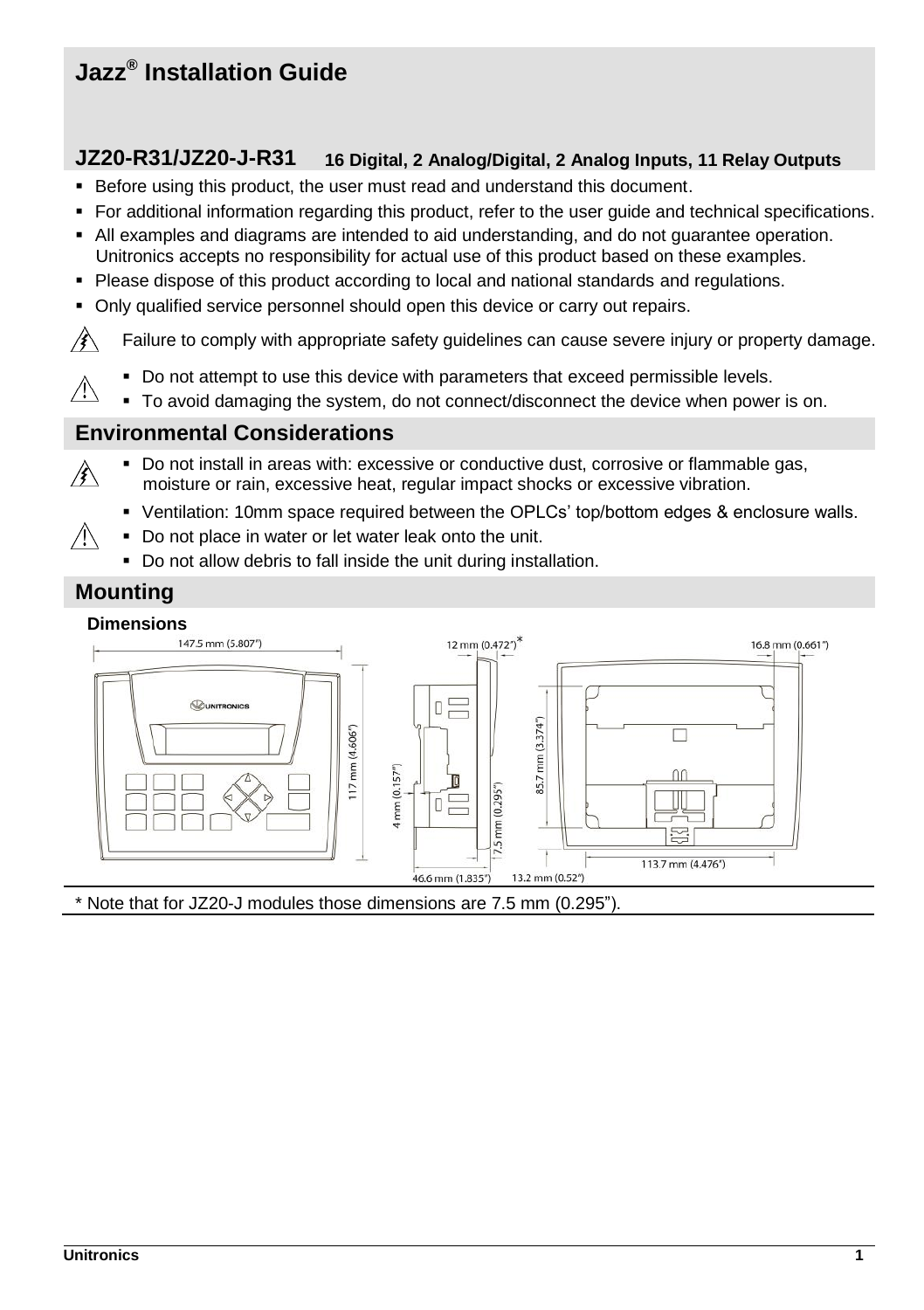

**Note**: Removing the unit requires clearance space. Recommendation: approximately 40mm (1.58"). For UL listed module, in order to meet the UL508 standard, panel-mount this device on the flat surface of a Type 1 enclosure.

## **Wiring**

*∖* 

 $\mathbb{A}$ 

**Note:** All diagrams are based on the rear view of the OPLC.

- This equipment is designed to operate only in SELV/PELV/Class 2/Limited Power environments.
- All power supplies in the system must include double insulation. Power supply outputs must be rated as SELV/PELV/Class 2/Limited Power.
	- Do not connect either the 'Neutral or 'Line' signal of the 110/220VAC to device's 0V pin.
	- Do not touch live wires.
- All wiring activities should be performed while power is OFF.
- Install an external circuit breaker. Guard against short-circuiting in external wiring.
- Use appropriate circuit protection devices.
	- Unused pins should not be connected. Ignoring this directive may damage the device.
	- Double-check all wiring before turning on the power supply.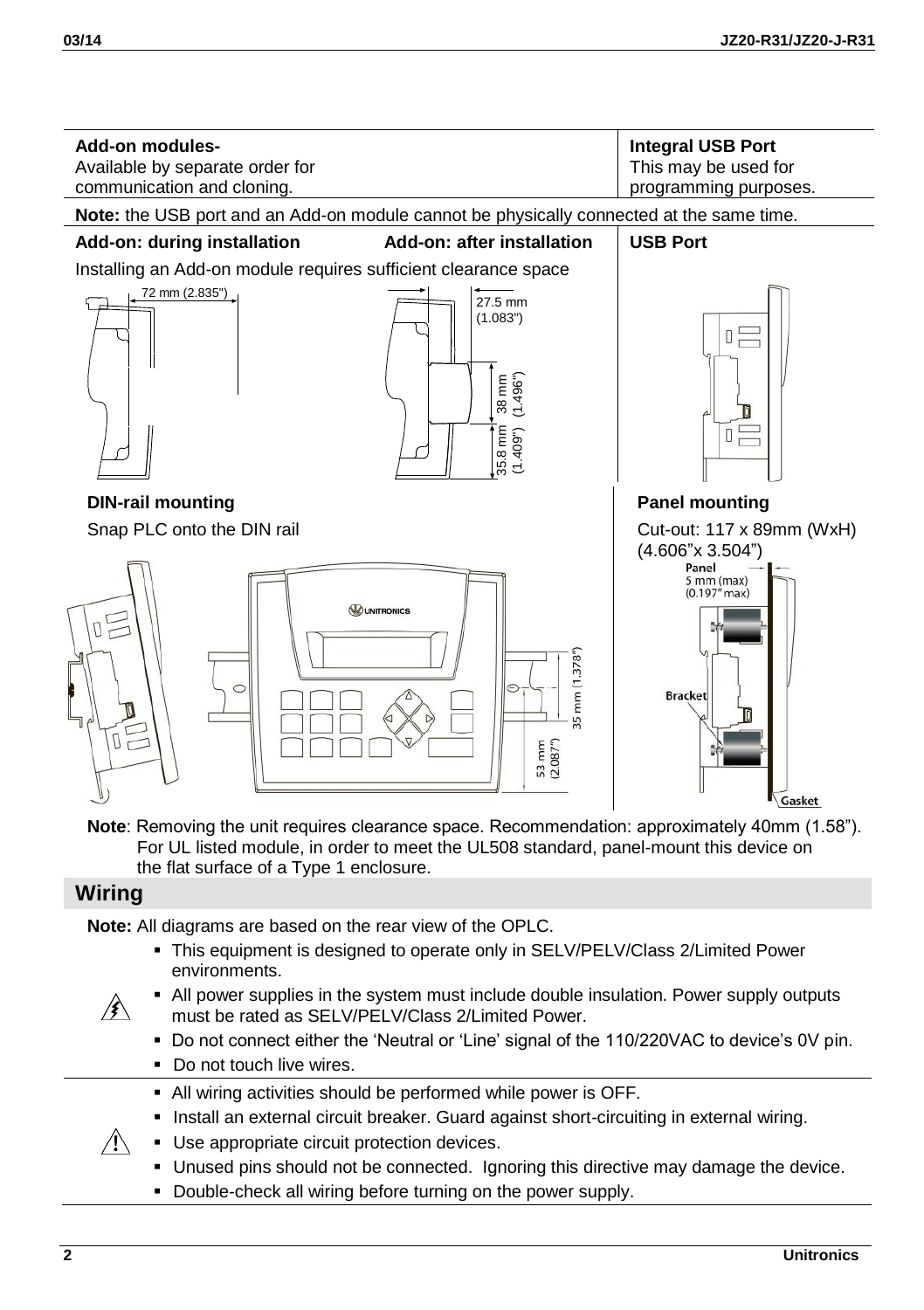- To avoid damaging the wire, use a maximum torque of 0.5 N $\cdot$ m (5 kgf $\cdot$ cm).
- *Caution* Do not use tin, solder, or any substance on stripped wire that might cause the wire strand to break.
	- **Install at maximum distance from high-voltage cables and power equipment.**

#### **Wiring Procedure**

Use crimp terminals for wiring; use  $3.31 \text{ mm}^2 - 0.13 \text{ mm}^2$  wire (12-26 AWG):

- 1. Strip the wire to a length of  $7±0.5$ mm  $(0.270-0.300)$ .
- 2. Unscrew the terminal to its widest position before inserting a wire.
- 3. Insert the wire completely into the terminal to ensure a proper connection.
- 4. Tighten enough to keep the wire from pulling free.

#### **Wiring Guidelines**

- Use separate wiring ducts for each of the following groups:
	- o Group 1: Low voltage I/O and supply lines, communication lines.
	- $\circ$  Group 2: High voltage Lines, Low voltage noisy lines like motor driver outputs.

Separate these groups by at least 10cm (4"). If this is not possible, cross the ducts at a 90˚angle.

 For proper system operation, all 0V points in the system should be connected to the system 0V supply rail.

Allow for voltage drop and noise interference with input lines used over an extended distance. Use wire that is properly sized for the load.

## **Earthing the JZ20-R31/JZ20-J-R31**

To maximize system performance, avoid electromagnetic interference as follows:

- Use a metal cabinet.
- Connect the 0V terminal directly to the earth ground of the system.
- Use the shortest, less than 1m (3.3 ft.) and thickest, 2.08mm<sup>2</sup> (14AWG) min, wires possible.

## **Inputs**

This model comprises a total of 20 inputs in 3 groups.

- 1. I0 to I15 are digital inputs. They may be wired, in a group, as either npn or pnp.
- 2. I16 and I17 may be wired as either digital or analog inputs. These may be wired as either:
	- npn digital inputs
	- pnp digital inputs
	- analog (voltage) inputs

In addition, 1 input may be wired as a pnp input, while the other is wired as an analog input. Note that if 1 input is wired as an npn input, the other may not be wired as an analog input.

3. AN0 and AN1 are analog (current) inputs that may be wired using 2, 3, or 4 wires.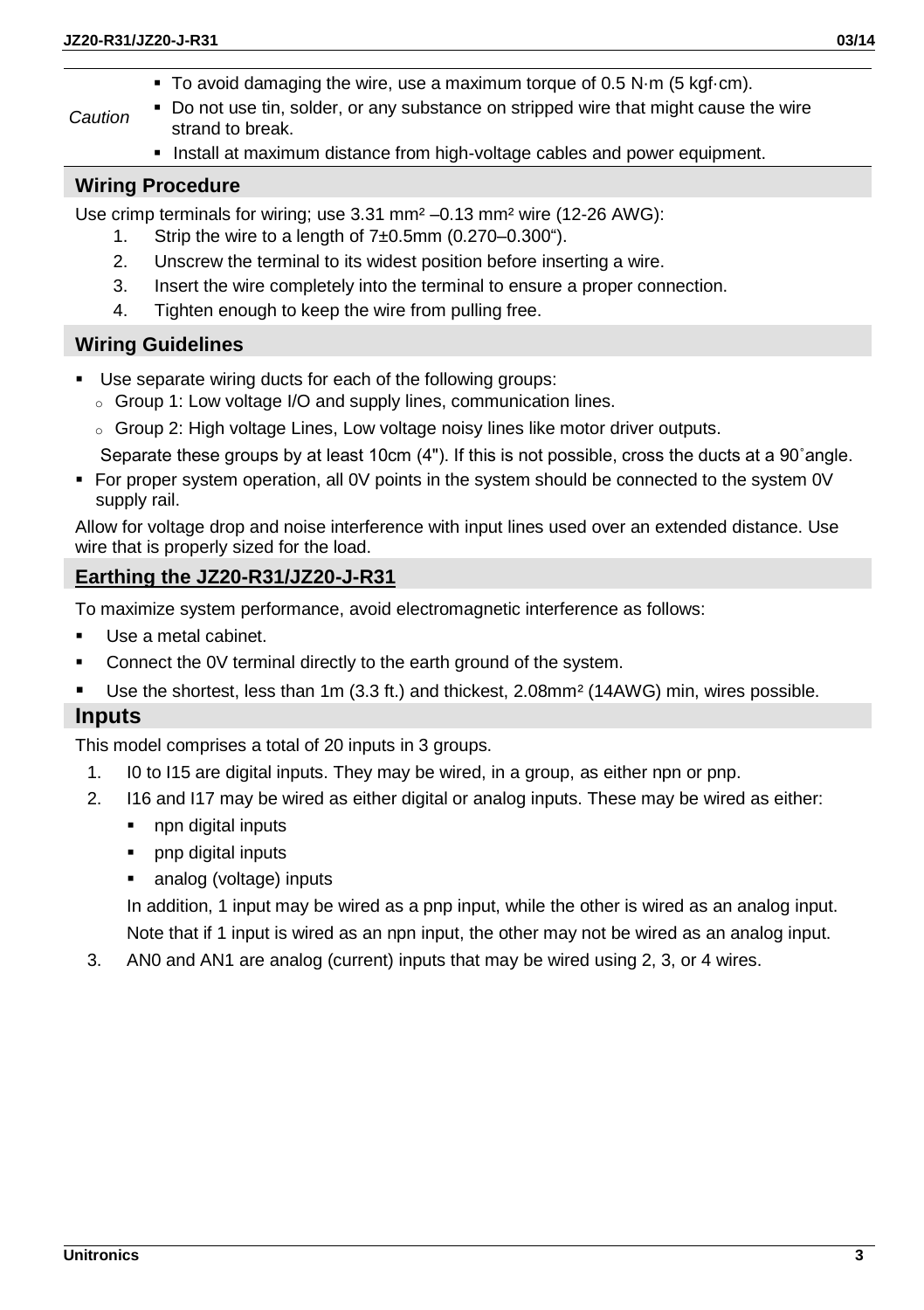# **Digital Inputs, Controller's Power Supply**

**Note**: The inputs are arranged in two groups. You can wire one group as npn and the other as pnp, or wire both groups as npn, or as pnp. In either case, the npn/pnp pins **must be connected**.



南南南南南

 $\frac{N}{2N}$ 

 $1.12.13$ 

(110/220VAC)

+V (24VDC)

肉肉肉肉

 $\frac{N}{2N}$ 

 $111213$ 

(110/220VAC)

+V (24VDC)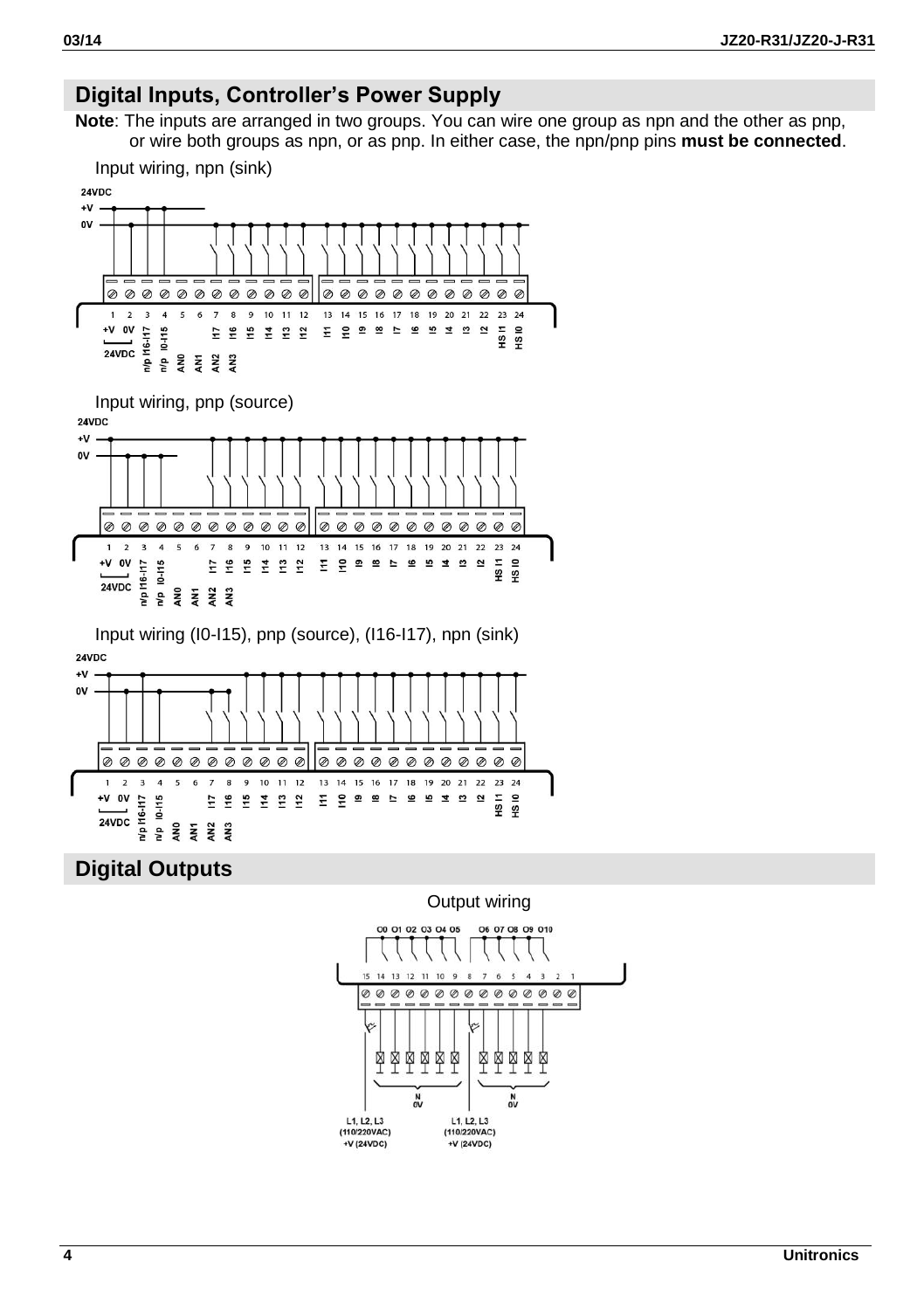#### **Increasing contact life span**

To increase the life span of your contacts and protect the unit from potential damage by reverse-EMF, connect:

- A clamping diode in parallel with each inductive DC load
- An RC snubber circuit in parallel with each inductive AC load



## **Analog inputs**

**Note:** Shields should be connected at the signal source.

#### **Analog Input wiring, current (AN0-AN1)**



#### **Analog Input wiring, voltage (AN2-AN3)**

**Note:** If either I16 or I17 is wired as an npn digital input, the remaining input may not be wired as an analog input.